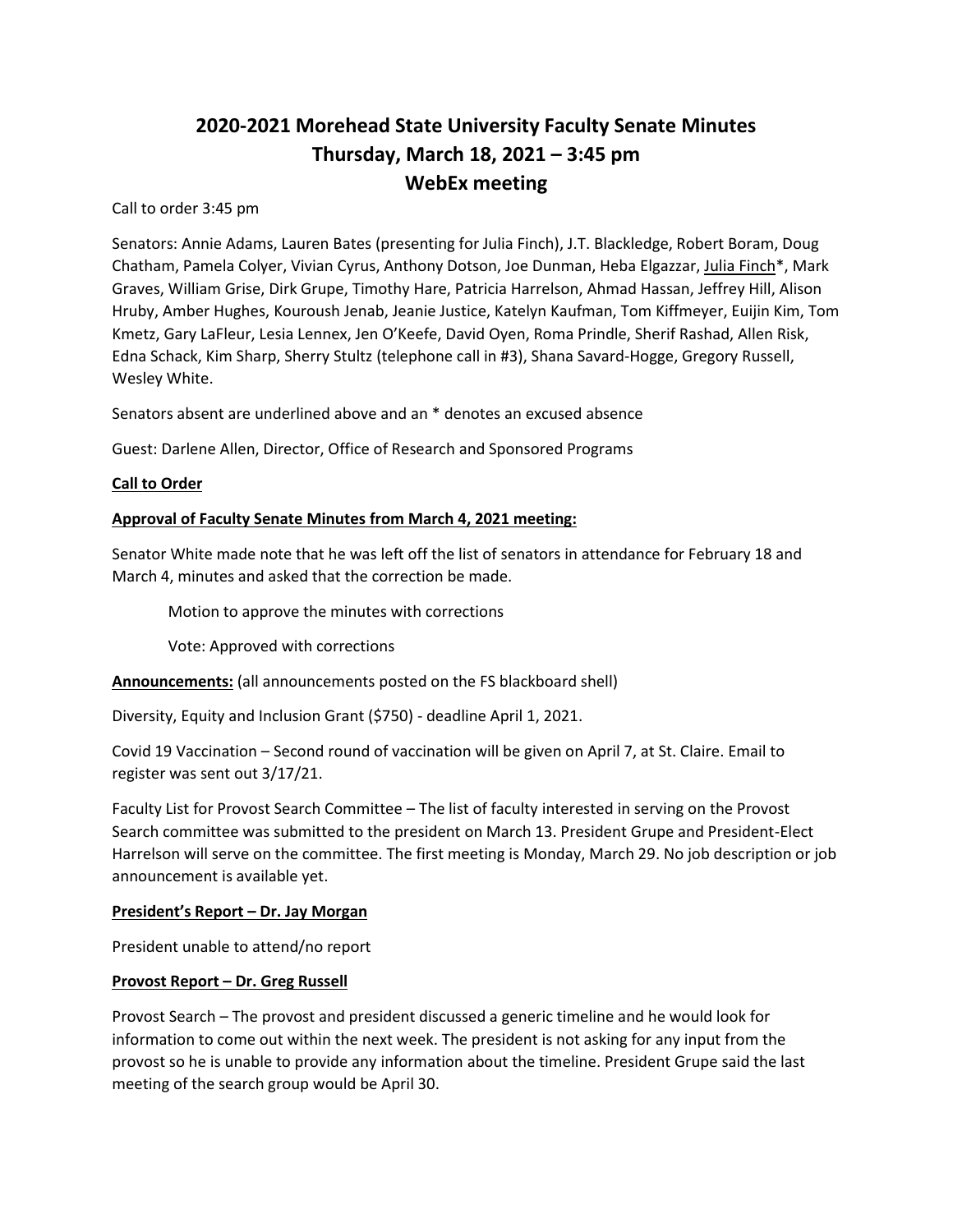Second half semester classes began this week. Registration for summer and fall will be the week of April 5. University plans for summer are to offer almost exclusively on-line courses. There will be F2F courses for the programs that typically offer them.

March 30 – Non-instructional day for faculty and students.

May 8 – Commencement date. This will be an in person ceremony and will still follow the Covid 19 guidelines that have been established.

Academic Affairs is heavily engaged in phase II of the compensation plan analysis. Everyone in this meeting is aware that they have received some bonus for their years of experience, up to \$1,200. They are now working on the compression piece of the compensation plan.

Senator Lennex wanted to thank the provost for the support he has given to faculty going from associate to full professor. Without the provost it would not have been possible to do the online process with those candidates this semester.

Question – Senator Lennex asked if the provost could share with FS some of the major topics being discussed regarding phase II of the compensation plan. Provost Russell said the initial discussions are between himself and the deans. The deans are still evaluating the recommendations submitted by the chairs and associate deans in their respective colleges. The recommendations came forth this week and the deans will send their recommendations from that information and data provided by budgets to the provost next week. Once the provost gets this information he will consider it and have conversations about the specifics with the deans and chairs if necessary. Provost Russell said his view was to look at some of the compression issues that exists looking at the raw data and then look into the recommendations that come from the deans, chairs and associate deans to arrive at a recommendation he would make going forward. At that point, Dr. Morgan and Mary Fister-Tucker, in conversations with the provost, would be making final recommendations. The provost does not have a specific timeline.

Question – Senator Lennex said other than the obvious compression issues, what other considerations have consistently been viewed or presented? Provost Russell said the two variables that he, the chairs and deans are looking at are within rank, within a particular academic discipline and between rank compression.

Question – Senator Adams said the \$100,000 to address compression is a recurring cost. The other recurring cost is the new VP position we have for strategic marketing, which is more than the entire budget for compression. Has there been any discussion with budgets regarding the apportioning of money for Academic Affairs? Provost Russell said yes, there have been discussions with Mary Fister-Tucker and Teresa Lindgren regarding this very topic. Dr. Morgan had referenced that the \$100,000 was the base and more money could be put on to that initiative to address compression. The discussion was how much more and where would that occur. Provost Russell said it would be inappropriate to try to put a number on this but he suspects that there will be additional funds put on the compression piece and it would then exceed the staff member's salary Senator Adams referenced. Senator Adams asked if this would be for staff as well since there is compression there also. Provost Russell said this was just to address faculty compression.

Question – President Grupe asked if there would be summer camps. Provost Russell said it is still being discussed but as of now there would be. He does not know the extent of those offerings. Academics,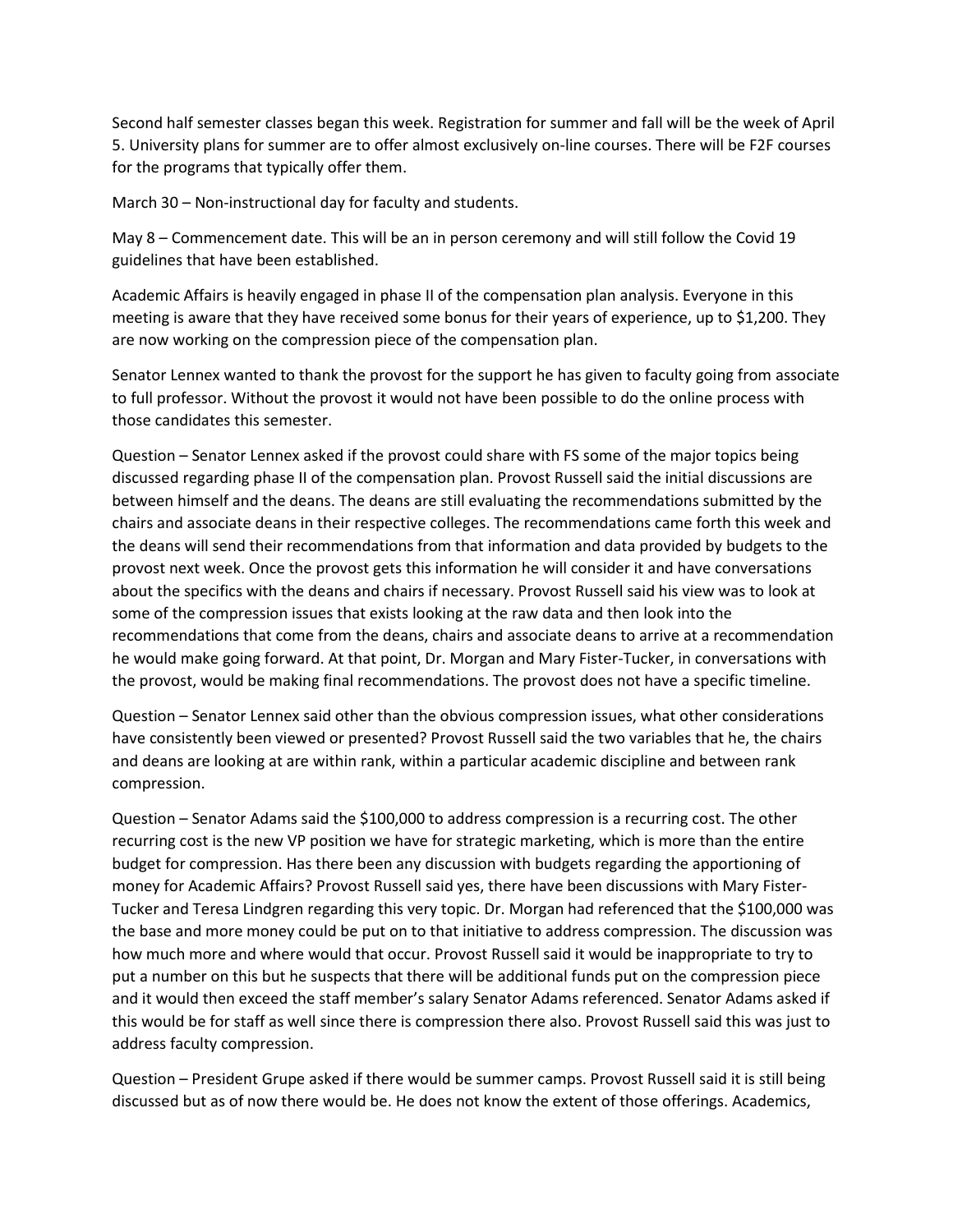Athletics and the Craft Academy are discussing some version of summer camps but he does not know what that entails.

Question - President Grupe received a question from one of his constituents regarding whether the university could require students wanting to attend an in person class to get the Covid 19 vaccine. Provost Russell said he would refer that question on to the president. There has been considerable discussion regarding what the fall semester will look like. He feels the institution has been quite responsive to accommodation requests from faculty, staff and others. The result of this has been the institution being able to continue to operate with relatively low numbers compared to other institutions.

## **Staff Congress Report – Chair Savard-Hogge**

President Grupe and Chair Savard-Hogge met with the AAUP and gave a presentation on the joint work FS and SC are doing regarding the supervisor evaluations, Teaching Bill of Rights and climate survey. The membership of the AAUP supported these initiatives.

President Grupe has sent Senator Justice the climate survey questions that the ad hoc committee of both faculty and staff have developed. She will work on refining the metrics and questions that are being asked.

SC is still discussing the supervisor evaluation. The staff congress EC met with President Morgan and Dr. Atkins last Friday in relationship to the supervisor evaluation form and pilot survey. The feedback from administration is that there are concerns at the senior leadership level with the supervisor evaluation process. Examples SC were given were timing, that it may pit supervisors against employees, confidentiality of the evaluation process, legalities with a formal evaluation of supervisors, the procedure that they would utilize, the difficulty with the staffing levels in human resources, if the evaluations would go in the personnel files of the supervisors and what levels that the evaluation would be done with. There was talk of the current evaluations that were going to go out for staff to include two questions.

- 1. Process efficiencies the employee would note for the supervisor.
- 2. The supervisor would ask a general question about the tools or resources needed for the employee to improve their job performance.

Chair Savard-Hogge - Staff want an evaluation of their supervisors and want a formal recognition of that evaluation process. SC is open to creating an informal feedback channel, but ultimately would like to see a formal mechanism in place for supervisors. The president was going to go back to the senior cabinet and discuss some of the things that were talked about and Chair Savard-Hogge will go back to the ad hoc committee and discuss some of the points that were brought up. They will discuss with the ECs of SC and FS some of the concerns. Chair Savard-Hogge did ask that FS be included in the discussions with the president but was told it was very different to evaluate faculty and to evaluate staff. The question is, what good would the evaluation of a supervisor provide for the institution and for the relationship between supervisor and employee.

Chair Savard-Hogge - Both faculty and staff leadership need to have their eyes on the entire evaluation process at MSU to make sure that there is a well-rounded expectation and understanding of what faculty and staff want in a performance management system.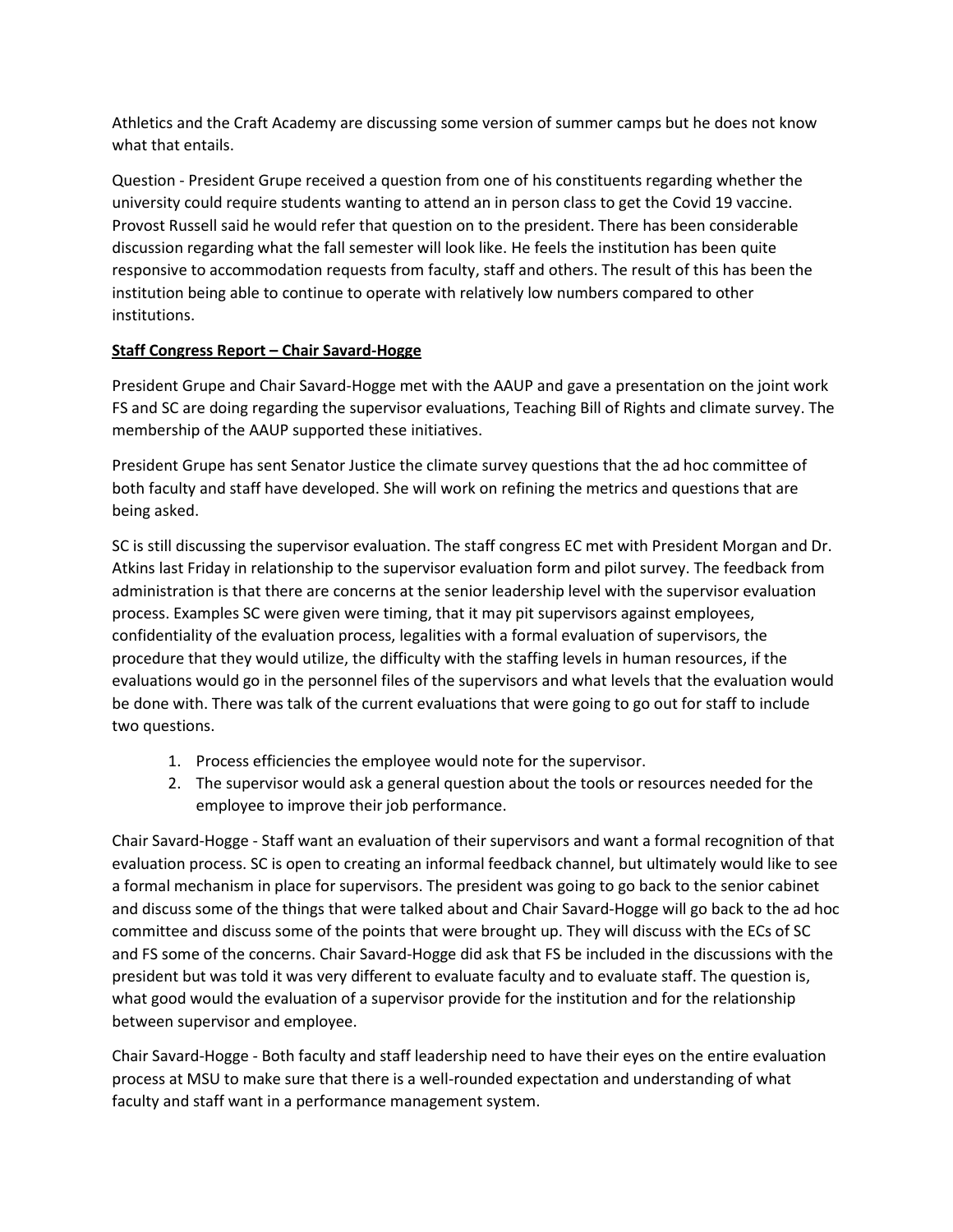Chair Savard-Hogge has received concerns regarding hybrid employee evaluations. There is no classification for a hybrid employee and this is a concern on many levels. There may be a bigger conversation FS and SC need to have on classification of staff and faculty. This is something that has already been visited with the ad hoc committee and was presented to the provost but it seems those issues still exists at the university.

Question – Senator Adams asked if Chair Savard-Hogge had been told what a legal issue might be regarding supervisor evaluation? SACSCOC Standard 5.4 requires that there is a regular evaluation of administration, which MSU does not have. Why do we keep hearing that this cannot be done when it is a standard of accreditation? Chair Savard-Hogge said they had not been given clarification on any of those points.

President Grupe gave an update on the employee survey. Senator Justice will be forming an ad hoc committee to review the questions to make sure they are worded correctly and not seen as inappropriate. Senator Justice is asking that anyone interested in helping to contact her.

## **SGA Report – Bryce Ward**

The SGA sponsored skeletons should be in the library in the next day or so.

The Fuzzy Duck partnership on Mondays is still ongoing. SGA plans to run this until finals week. They are looking at some other partnerships to do to close out the end of the semester.

Executive Board campaigning will start on Sunday, so the election process is underway.

## **Research and Sponsored Programs – Darlene Allen**

Mrs. Allen discussed the upcoming workshop being presented by the Office of Research and Sponsored Programs. The workshop will be held on March 25, at 9:30 am and 2:00 pm. The reason for the workshop is to discuss what RSP can do for faculty when it comes to pursuing external funding.

RSP partners with the KY Commercialization Venture, which supports the advancement of new ideas for faculty, staff and students at MSU. They offer services for entrepreneurial development and intellectual property protection. Darlene Allen and Kayla Mizner (KCV) are contacts for this endeavor.

Question – Senator Lennex asked if the workshop was a WebEx session and would it be recorded and posted in the portal? Mrs. Allen said it would not be posted since RSP is limited with what they can do on their website.

Question – Senator Jenab asked what was the mission of RSP and how can they help faculty bring in more grants? Mrs. Allen said the plan was to offer more workshops and to provide greater services. They are open to any ideas faculty may have.

President Grupe - RSP had been reduced in staff and he wants to know if she sees problems with that. Mrs. Allen said once the SACS accreditation has been completed they are hoping that they will be able to fill her vacant position. She feels once that position is filled she will be able to step up and do the duties she needs to as director.

Question - President Grupe asked why RSP was no longer in charge of Undergraduate Research Fellows. Mrs. Allen said the URFs were pulled from their office and she had no idea as to why. UFR students are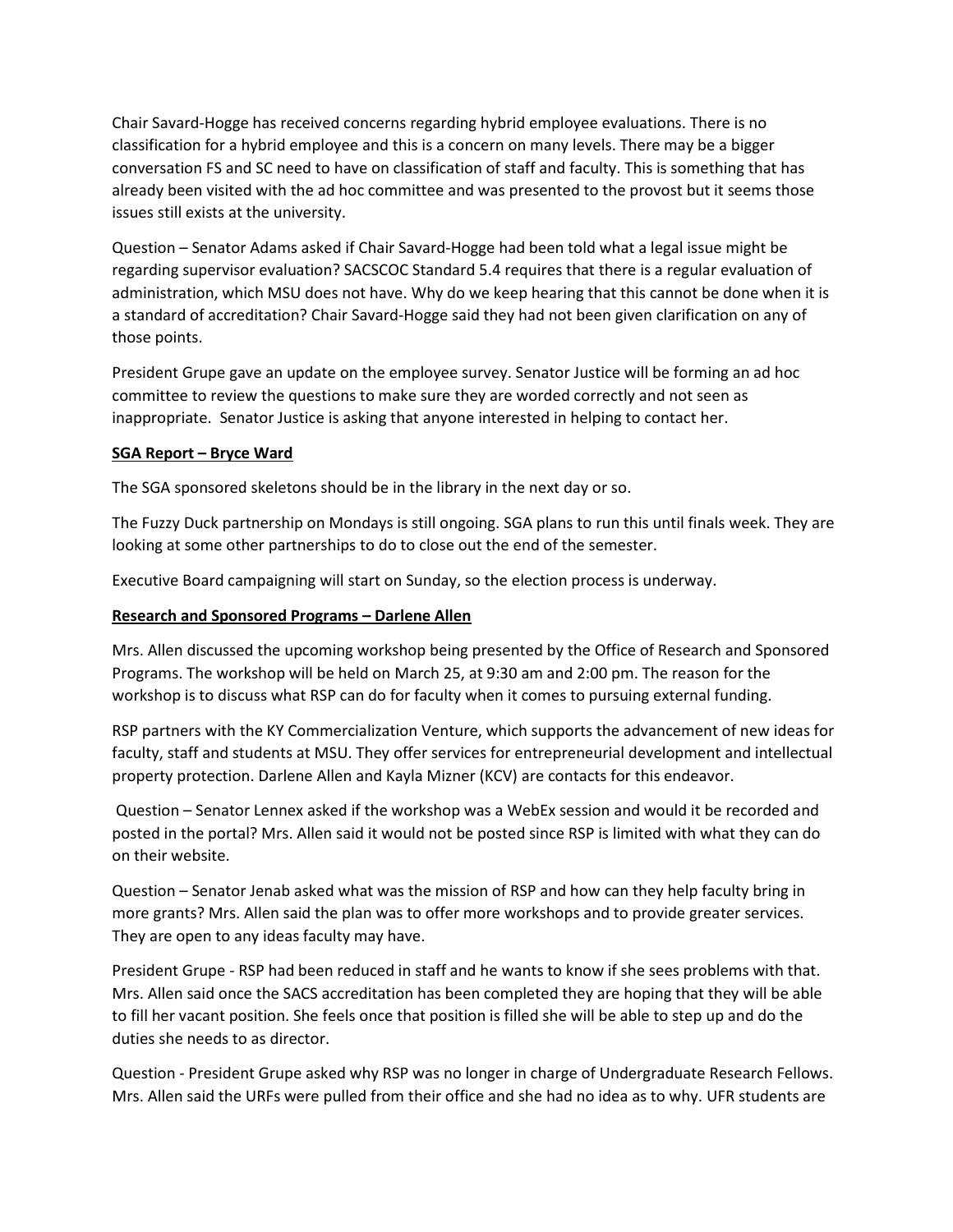now with Evan Prellberg. Senator O'Keefe brought up that grant funded research students are also being sent to Mr. Prellberg. President Grupe said there may need to be another resolution written because this is not acceptable. If students are externally funded, this needs to go through RSP. Senator Adams asked Mrs. Allen when this change occured. Senator O'Keefe said this happened when Mr. Prellberg's unit was formed and was not communicated to the faculty. Senator Lennex mentioned that Eagle Scholars should be able to apply for grant funded positions. If they are making students apply as a URF, that excludes students who are in the Eagle Academy. These students are not getting the same opportunities as other freshmen. Mrs. Allen said this was an issue that needs to be looked into.

Celebration of Student Scholarship – Senator Rashad said the Celebration of Student Scholarship will be held on April 21, 2021. The deadline for abstract submissions will be March 31. The same system that has been used previously for abstract submission will be used. The deadline for asynchronous submissions will be on April 15. They will be available for one week in order for judges and the community to see the posters and presentations on the platform they are using. Information will be sent out soon by email. Awards are expected to be announced one week after the event. They are currently looking for volunteer judges.

## **Executive Council – President Grupe**

FYS Committee Proposal – Provost Russell voiced concern over the membership selection process. Currently it states that recommendations are made by the FYS committee. All other committees are populated by recommendations from the Governance committee from the faculty interest survey. President Grupe asked Senator Chatham how to proceed on this? Does it need a first and second reading since it is a substantial change or just a general vote? Senator Chatham said an amendment could be made to the proposal and then a vote taken.

Question – Senator White asked where in the document does it talk about the involvement of Governance in selecting individuals to this committee? Senator Chatham explained it was part of the constitutional description of the Governance committee that they make all appointments to university committees. President Grupe asked if a section on the membership selection process was needed since it is already defined by the constitution? Senator White made a motion to strike lines 86-97. Motion seconded. Vote to move forward to Provost Russell as corrected.

Senator Schack asked that we included this on the interest survey with a parenthetical phrase "pending approval of the recent subcommittee description."

Employee Survey – SC Chair Savard-Hogge gave an overview already on the employee survey. Reminder to contact Senator Justice if you would like to volunteer for the review of questions.

Teaching Bill of Rights – Senator Finch is working with the Excellence in Teaching committee on the Teaching Bill of Rights.

Early Tenure and Promotion – President Grupe wanted to know what FS thoughts were on giving faculty the chance to go up for tenure and promotion in year 4 or 5. Senator Lennex said we have some faculty that are heavily engaged in their research when they first begin on the tenure track with MSU. This would be greatly beneficial to them if they could go up for tenure in 2 or 3 years. This would also be beneficial to our programs, to recruitment of students and grant production. Senator Hare he does not think he can support this until he saw some substantial information that this was something going on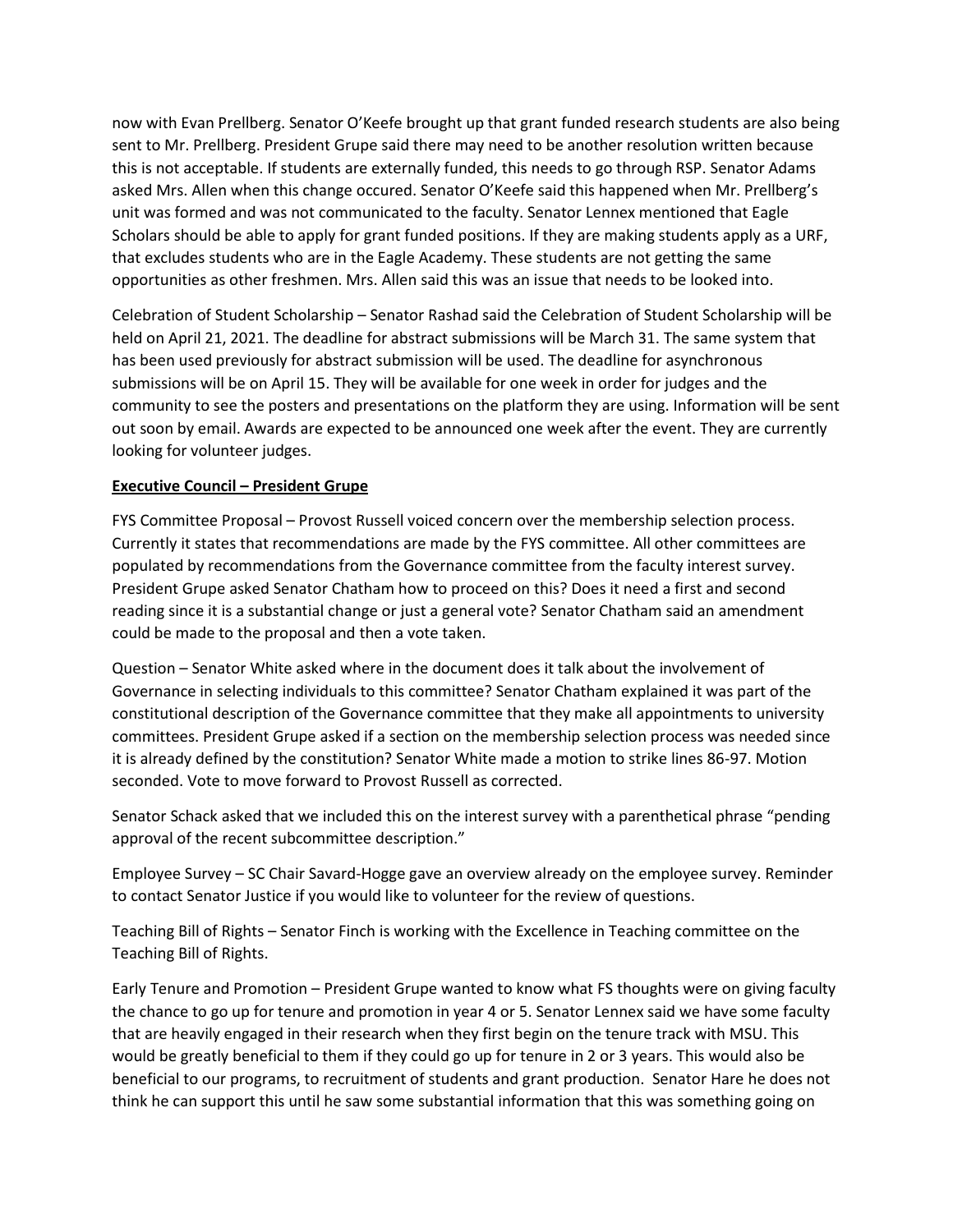and why other institutions are adopting it and building in this type of flexibility. Senator Rashad feels this would help with retention of faculty as well as show them appreciation. President Grupe said this will need to put on the next meeting agenda for further discussion.

## **Faculty Welfare and Concerns – Senator Harrelson**

PAc 17 – The committee reviewed PAc 17 and is looking at replacing the Excellence in Teaching committee as who reviews the proposals for sabbatical to the Research and Creative Production Committee. They will work in conjunction with Governance to make this change. They have received approval from the provost to create a fillable pdf form.

PAc 29 – The committee is currently working on filling the ad hoc committee for faculty workload calculations. They are hopeful at the next FS meeting they will have the description, timeline and membership to present.

## **Governance – Senator Bates for Senator Finch**

Working on establishing a procedure for populating ad hoc committees. They will work with Faculty Welfare and Concerns on this issue going forward.

Faculty Interest Survey – The committee hopes to launch the survey next week and it will remain open for two weeks.

## **Academic Issues – Senator Schack**

Met with Max Ammons regarding academic dishonesty protocol at MSU. The committee will work on some of the wording of the UAR Mr. Ammons has drafted. The committee would like to hear from faculty regarding any instances of academic dishonesty they have had and how it was were handled.

## **Evaluations – Senator Jenab**

The committee is working on the chair and associate dean evaluation. More information will be presented to FS in the next few weeks.

## **Faculty Regents Report – Senator Adams**

BOR meeting is March 25, in Mt. Sterling. This will an in person meeting and there will be no live stream. Things that will be addressed:

Audit for the university as a whole

Audit for the NCAA

Capital Plan

Faculty/Staff Compensation Plan (to be approved)

Presentation on the QEP

Please forward any questions to Senator Adams.

Question – President Grupe wanted to know if the board book could be posted on the FS Bb shell? Senator Adams said the book was public and she would forward that to President Grupe to post.